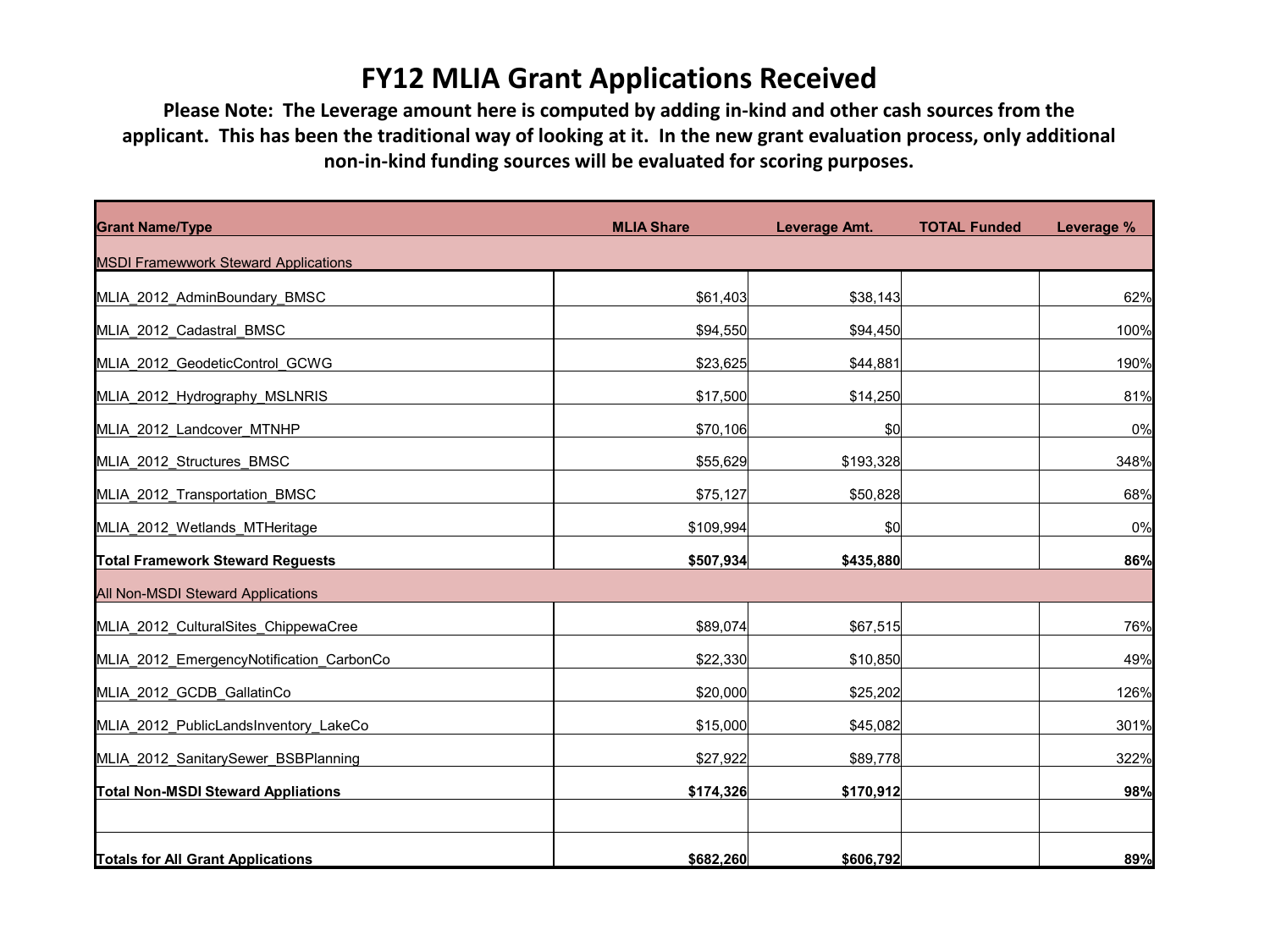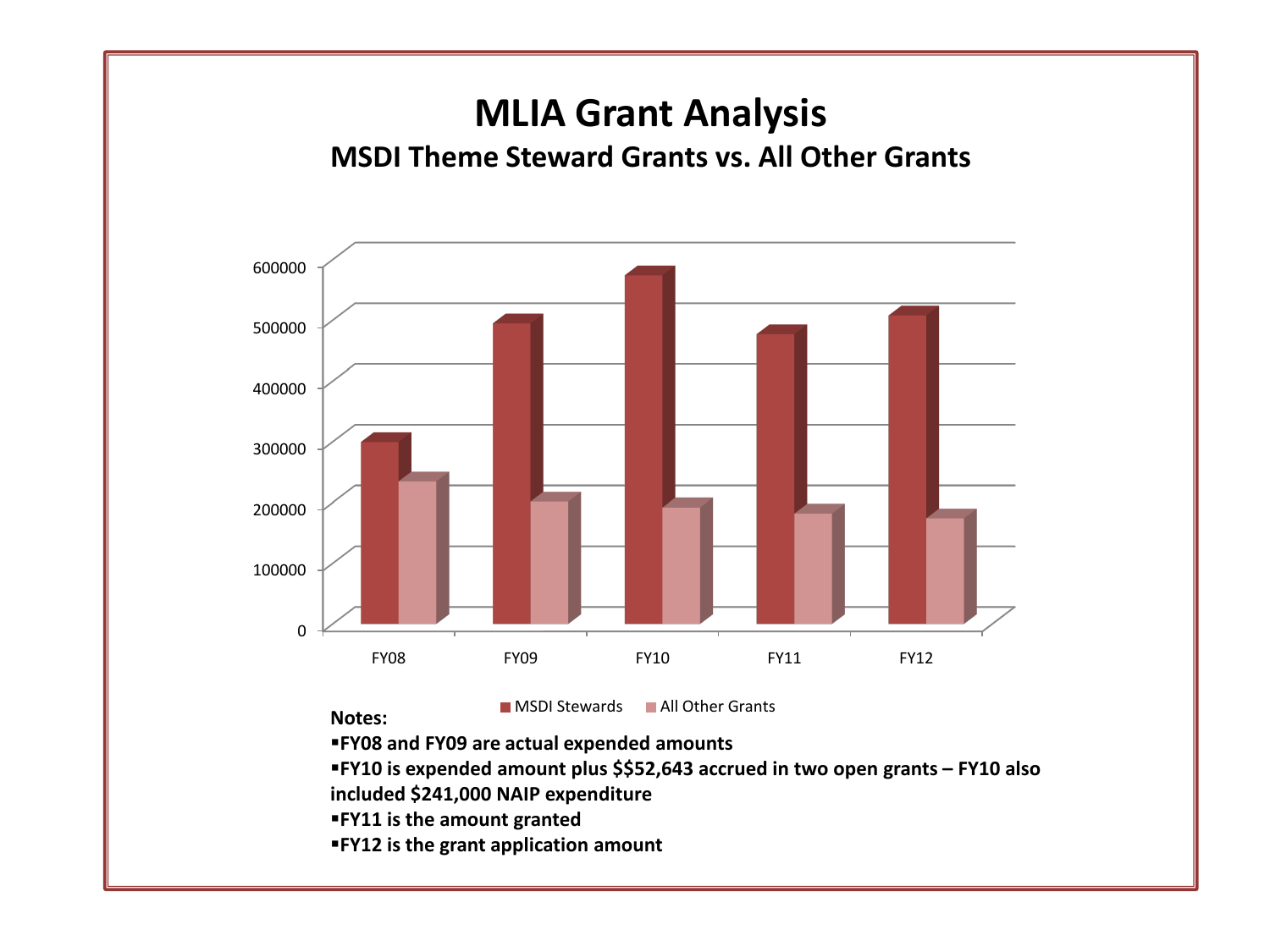## **Montana Land Information Account Funds to State Account by Year**

\* FY06 does not include a June 06 collection month \*FY11 only includes July - December collections \*FY11 December collections may not be fully reported



**The MLIA account appears to be recovering from FY2010 lows – please refer to the next slide**